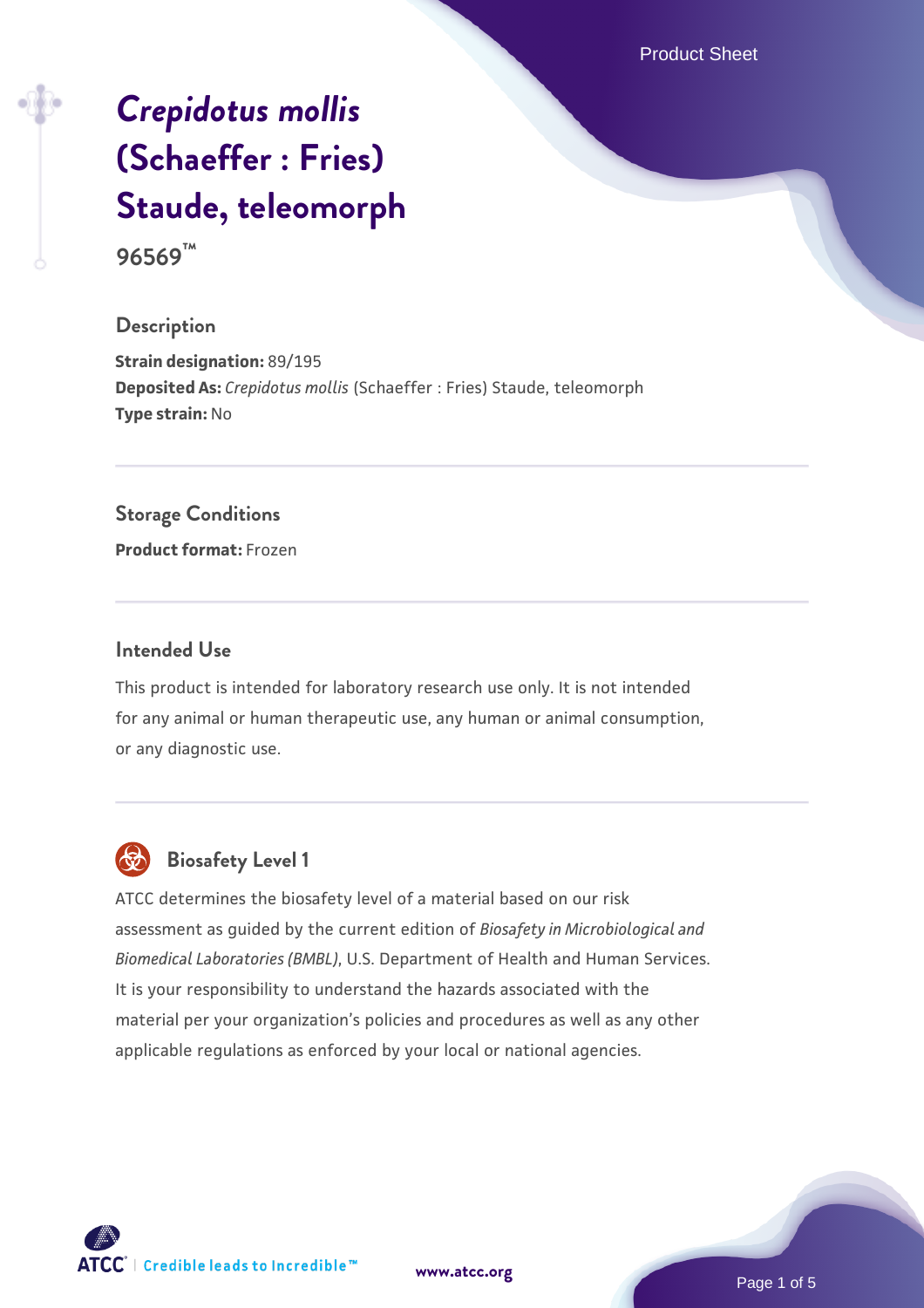ATCC highly recommends that appropriate personal protective equipment is always used when handling vials. For cultures that require storage in liquid nitrogen, it is important to note that some vials may leak when submersed in liquid nitrogen and will slowly fill with liquid nitrogen. Upon thawing, the conversion of the liquid nitrogen back to its gas phase may result in the vial exploding or blowing off its cap with dangerous force creating flying debris. Unless necessary, ATCC recommends that these cultures be stored in the vapor phase of liquid nitrogen rather than submersed in liquid nitrogen.

### **Certificate of Analysis**

For batch-specific test results, refer to the applicable certificate of analysis that can be found at www.atcc.org.

#### **Growth Conditions**

**Medium:**  [ATCC Medium 323: Malt agar medium](https://www.atcc.org/-/media/product-assets/documents/microbial-media-formulations/3/2/3/atcc-medium-323.pdf?rev=58d6457ee20149d7a1c844947569ef92) **Temperature:** 24°C

#### **Material Citation**

If use of this material results in a scientific publication, please cite the material in the following manner: *Crepidotus mollis* (Schaeffer : Fries) Staude, teleomorph (ATCC 96569)

#### **References**

**[www.atcc.org](http://www.atcc.org)**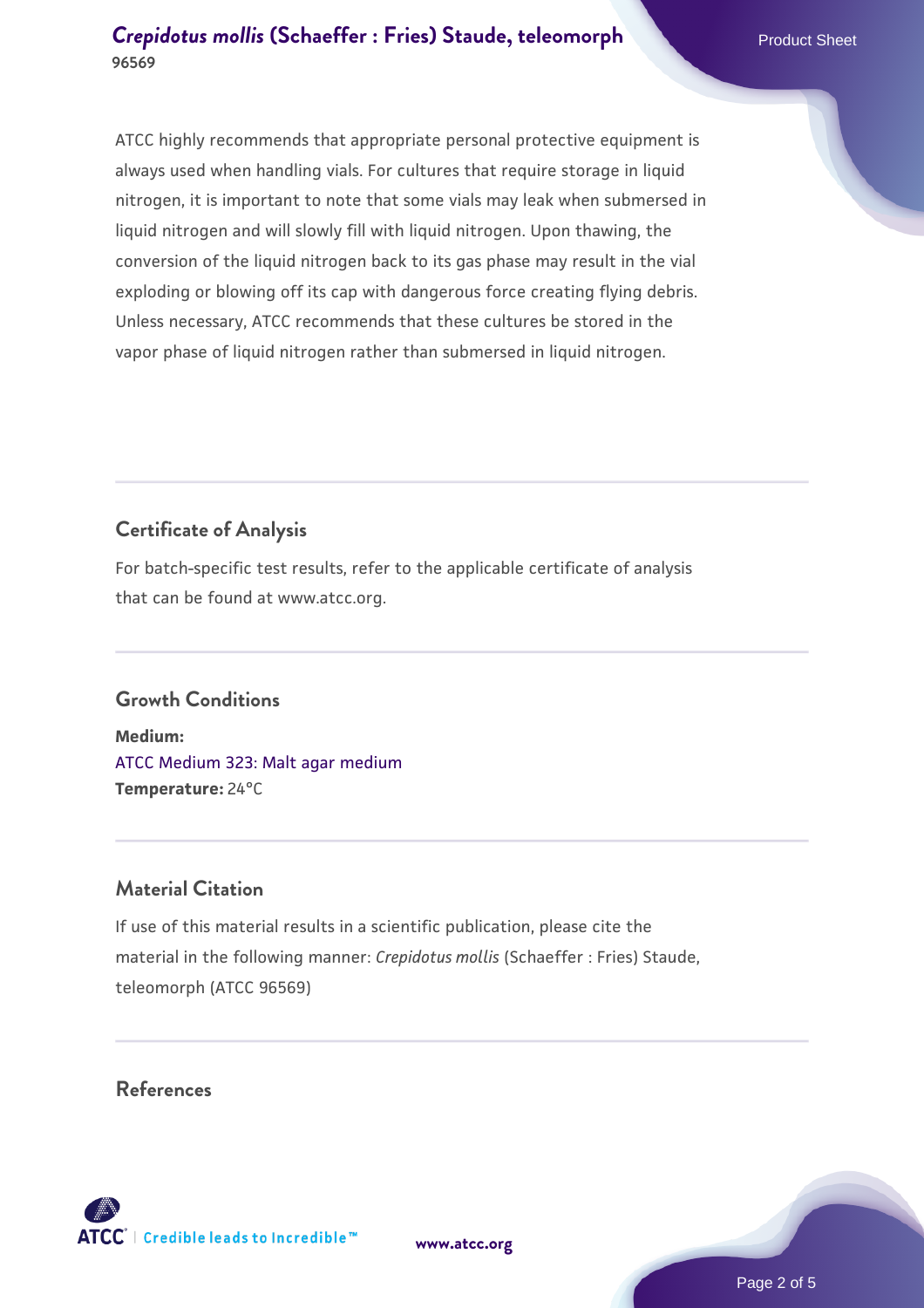References and other information relating to this material are available at www.atcc.org.

#### **Warranty**

The product is provided 'AS IS' and the viability of ATCC® products is warranted for 30 days from the date of shipment, provided that the customer has stored and handled the product according to the information included on the product information sheet, website, and Certificate of Analysis. For living cultures, ATCC lists the media formulation and reagents that have been found to be effective for the product. While other unspecified media and reagents may also produce satisfactory results, a change in the ATCC and/or depositor-recommended protocols may affect the recovery, growth, and/or function of the product. If an alternative medium formulation or reagent is used, the ATCC warranty for viability is no longer valid. Except as expressly set forth herein, no other warranties of any kind are provided, express or implied, including, but not limited to, any implied warranties of merchantability, fitness for a particular purpose, manufacture according to cGMP standards, typicality, safety, accuracy, and/or noninfringement.

#### **Disclaimers**

This product is intended for laboratory research use only. It is not intended for any animal or human therapeutic use, any human or animal consumption, or any diagnostic use. Any proposed commercial use is prohibited without a license from ATCC.

While ATCC uses reasonable efforts to include accurate and up-to-date information on this product sheet, ATCC makes no warranties or representations as to its accuracy. Citations from scientific literature and patents are provided for informational purposes only. ATCC does not warrant



**[www.atcc.org](http://www.atcc.org)**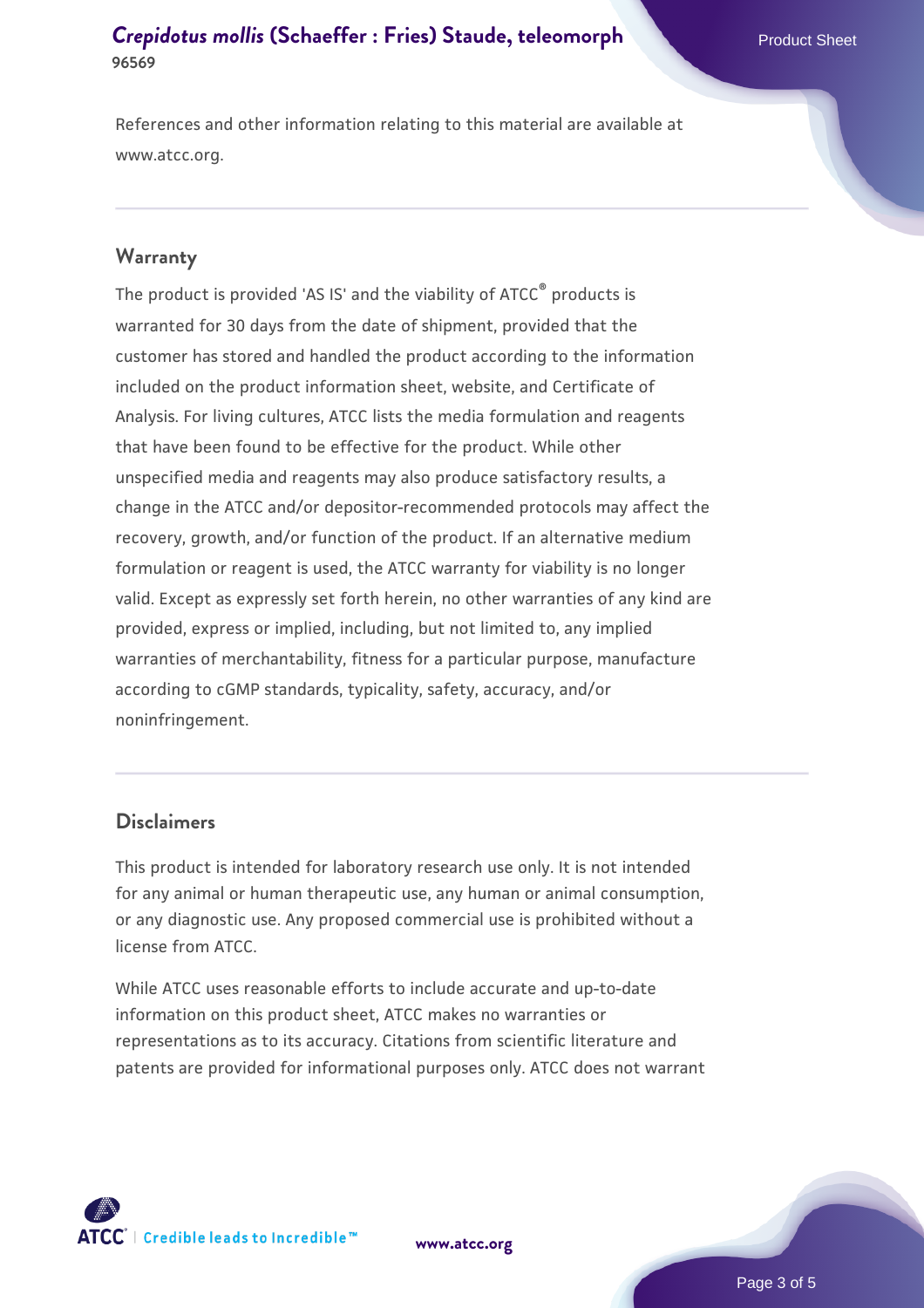that such information has been confirmed to be accurate or complete and the customer bears the sole responsibility of confirming the accuracy and completeness of any such information.

This product is sent on the condition that the customer is responsible for and assumes all risk and responsibility in connection with the receipt, handling, storage, disposal, and use of the ATCC product including without limitation taking all appropriate safety and handling precautions to minimize health or environmental risk. As a condition of receiving the material, the customer agrees that any activity undertaken with the ATCC product and any progeny or modifications will be conducted in compliance with all applicable laws, regulations, and guidelines. This product is provided 'AS IS' with no representations or warranties whatsoever except as expressly set forth herein and in no event shall ATCC, its parents, subsidiaries, directors, officers, agents, employees, assigns, successors, and affiliates be liable for indirect, special, incidental, or consequential damages of any kind in connection with or arising out of the customer's use of the product. While reasonable effort is made to ensure authenticity and reliability of materials on deposit, ATCC is not liable for damages arising from the misidentification or misrepresentation of such materials.

Please see the material transfer agreement (MTA) for further details regarding the use of this product. The MTA is available at www.atcc.org.

#### **Copyright and Trademark Information**

© ATCC 2021. All rights reserved. ATCC is a registered trademark of the American Type Culture Collection.

#### **Revision**

This information on this document was last updated on 2021-05-19

#### **Contact Information**



**[www.atcc.org](http://www.atcc.org)**

Page 4 of 5